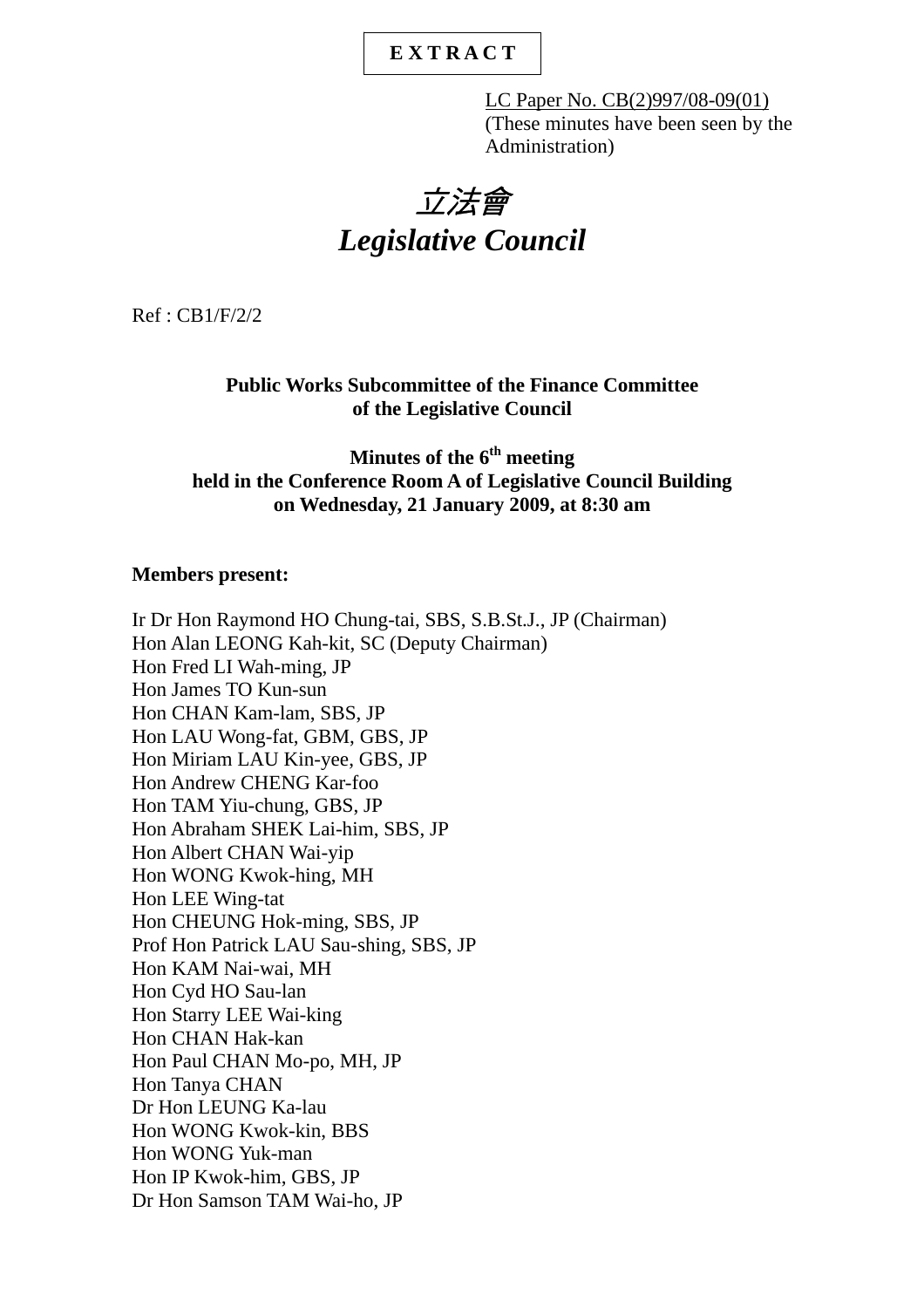# **Member attending:**

Hon WONG Sing-chi

# **Members absent:**

Hon Timothy FOK Tsun-ting, GBS, JP Hon Mrs Regina IP LAU Suk-yee, GBS, JP

# **Public officers attending:**

| Mr Joe C C WONG, JP           | Deputy Secretary for Financial Services and<br>the Treasury (Treasury)3 |
|-------------------------------|-------------------------------------------------------------------------|
| Mr MAK Chai-kwong, JP         | Permanent Secretary for Development (Works)                             |
| Ms Anissa WONG, JP            | Permanent Secretary for the Environment                                 |
| Miss Sandra LAM               | Principal Assistant Secretary for Financial                             |
|                               | Services and the Treasury (Treasury) (Works)                            |
| Ms Mable CHAN                 | Deputy Secretary for Education (2), Education                           |
|                               | <b>Bureau</b>                                                           |
| Mr Raymond SY Kim-cheung      | Principal Assistant Secretary (Infrastructure                           |
|                               | and Research Support), Education Bureau                                 |
| Mr CHAN Wing-tak              | <b>Chief Technical Adviser (Subvented Projects)</b>                     |
|                               | <b>Architectural Services Department</b>                                |
| Mr Philip YUNG Wai-hung, JP   | Deputy Secretary for Transport and Housing                              |
|                               | (Transport)1                                                            |
| Mr Alan CHU King-man          | Deputy Secretary for Transport and Housing                              |
|                               | (Transport)3                                                            |
|                               | <b>Transport and Housing Bureau</b>                                     |
| Mr WAI Chi-sing, JP           | Director of Highways                                                    |
|                               | <b>Highways Department</b>                                              |
| Mr Albert CHENG Ting-ning, JP | Project Manager (Hong Kong-Zhuhai-Macao                                 |
|                               | Bridge Hong Kong)                                                       |
|                               | <b>Highways Department</b>                                              |
| Mr Kevin LAI Ming-fai         | Principal Assistant Secretary (Transport)5                              |
|                               | <b>Transport and Housing Bureau</b>                                     |
| Mr WAN Man-leung              | Deputy Project Manager (Major Works)1                                   |
|                               | <b>Highways Department</b>                                              |
| Ms YING Fun-fong              | <b>Chief Engineer (Transport Planning)</b>                              |
|                               | <b>Transport Department</b>                                             |
| Mr MA Lee-tak, JP             | <b>Director of Water Supplies</b>                                       |
|                               | <b>Water Supplies Department</b>                                        |
| Mr NG Chi-ho                  | <b>Assistant Director (New Works)</b>                                   |
|                               | <b>Water Supplies Department</b>                                        |
| Mr SO Kam-shing, JP           | Deputy Secretary for Home Affairs (3)                                   |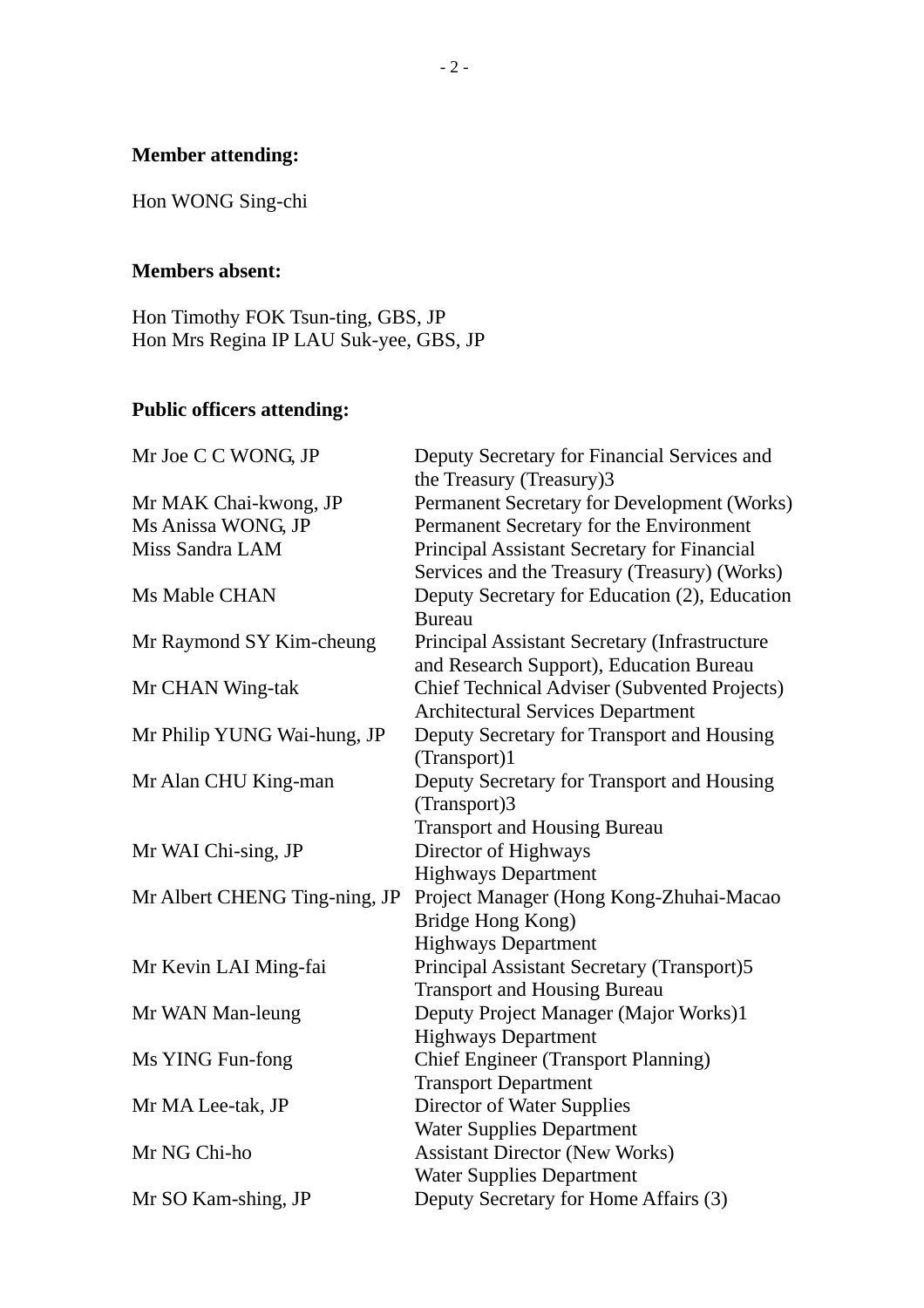|                               | Home Affairs Bureau                         |
|-------------------------------|---------------------------------------------|
| Ms Polly KWOK Wai-ling        | Principal Assistant Secretary (Culture)2    |
|                               | Home Affairs Bureau                         |
| Mr YUE Chi-hang, JP           | Director of Architectural Services          |
|                               | <b>Architectural Services Department</b>    |
| Mr CHUNG Ling-hoi, JP         | Deputy Director (Culture)                   |
|                               | Leisure and Cultural Services Department    |
| Ms Cynthia LIU Chiu-fun       | <b>Assistant Director (Performing Arts)</b> |
|                               | Leisure and Cultural Services Department    |
| Mr Tom MING Kay-chuen         | <b>Executive Secretary (Antiquities and</b> |
|                               | Monuments)                                  |
|                               | Leisure and Cultural Services Department    |
| Professor Gabriel M LEUNG, JP | Under Secretary for Food and Health         |
|                               | Food and Health Bureau                      |
| Mr Francis HO Siu-hong        | Principal Assistant Secretary (Food)2       |
|                               | Food and Health Bureau                      |
| Ms Rhonda LO Yuet-yee, JP     | <b>Assistant Director (Operations)2</b>     |
|                               | Food and Environmental Hygiene Department   |
| Mr John CHAI Sung-veng, JP    | Director of Civil Engineering and           |
|                               | Development                                 |
|                               | Civil Engineering and Development           |
|                               | Department                                  |
| Mr YIP Sai-chor, JP           | Head of Civil Engineering Office            |
|                               | Civil Engineering and Development           |
|                               | Department                                  |
| Mr Joseph CHAN Chun-shing     | <b>Chief Engineer (Fill Management)</b>     |
|                               | Civil Engineering and Development           |
|                               | Department                                  |
|                               |                                             |

#### **Clerk in attendance:**

Ms Debbie YAU Chief Council Secretary (1)6

#### **Staff in attendance:**

Mrs Constance LI<br>
Ms Angel SHEK<br>
Senior Council Secretary (1)1 Ms Angel SHEK<br>
Ms Alice CHEUNG<br>
Ms Alice CHEUNG<br>
Senior Legislative Assistant (1)

Senior Legislative Assistant (1)1 Mr Frankie WOO Legislative Assistant (1)2

#### Action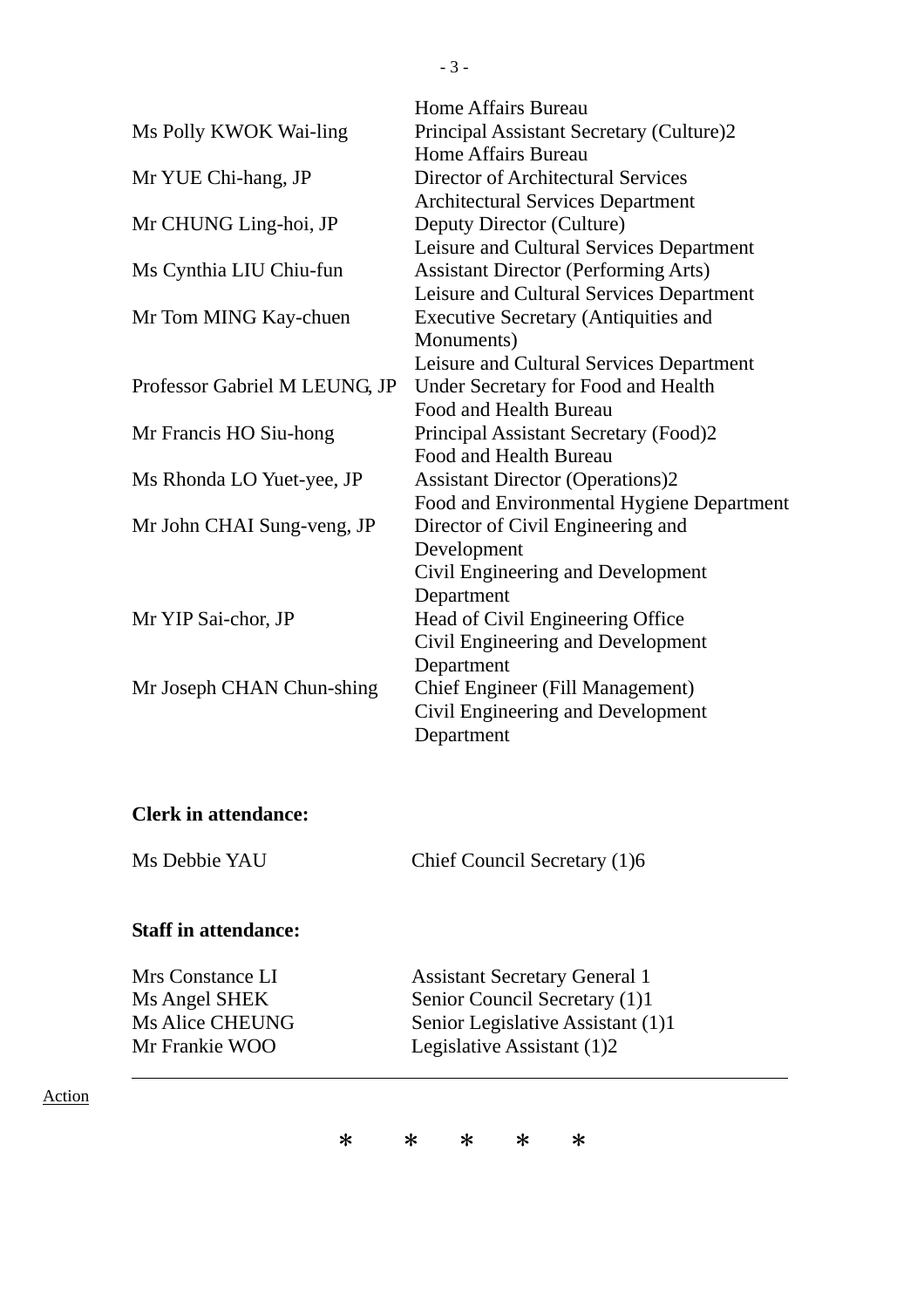# **Head 703 - Buildings**

#### **PWSC(2008-09)60 57RE Conversion of Yau Ma Tei Theatre and Red Brick Building into a Xiqu Activity Centre**

50. The Chairman advised that the Administration had consulted the Panel on Home Affairs on the proposal at its meeting on 12 December 2008. Mr IP Kwok-him, Chairman of the Panel, reported that Panel members supported the proposal to convert Yau Ma Tei Theatre (YMTT) and Red Brick Building (RBB) into a Xiqu Activity Centre (XAC) and urged its early implementation. Some members considered that in addition to Cantonese opera, the proposed XAC should also be open to other xiqu and cultural performing arts and for the use of primary and secondary schools in conducting xiqu activities. Panel members also urged the Administration to re-provision the public toilet and refuse collection point beside YMTT, and turn the area into a tourist attraction. Some other members expressed concern about the limited seating capacity, the changing room facility and the future management of the proposed XAC.

### Re-location of public toilet, refuse collection point and street sleepers' shelter

51. Prof Patrick LAU said that he was then a member of the Antiquities Advisor Board (AAB) when the Administration consulted AAB on the proposal on 26 November 2008. He recalled that members of AAB had strongly requested the Administration to re-locate the three public facilities i.e. the public toilet, refuse collection point and street sleepers' shelter with a view to creating a better cultural atmosphere in the area of the proposed XAC.

52. Deputy Secretary for Home Affairs (DSHA) said that members of the Yau Tsim Mong District Council (YTMDC) had expressed similar view. However, it would take time to identify suitable sites for re-provisioning the three public facilities. To avoid causing delay to the proposed project, the Administration would proceed with the project while finding sites for re-locating the public facilities in question.

53. Ms Miriam LAU considered it more desirable to include the site to be vacated by the three public facilities in the overall planning of the proposed XAC. She said that the three existing public facilities were incompatible with the proposed XAC, and reduce the appeal of the two historic buildings to tourists.

54. Agreeing that the three public facilities did not blend well with the converted YMTT and RBB, DSHA said that the Administration would consider incorporating the vacated area into the proposed XAC upon the re-provisioning of the public facilities.

55. Mr LEE Wing-tat urged the Administration to consider proactively the re-location of the three public facilities in order to enhance the overall setting of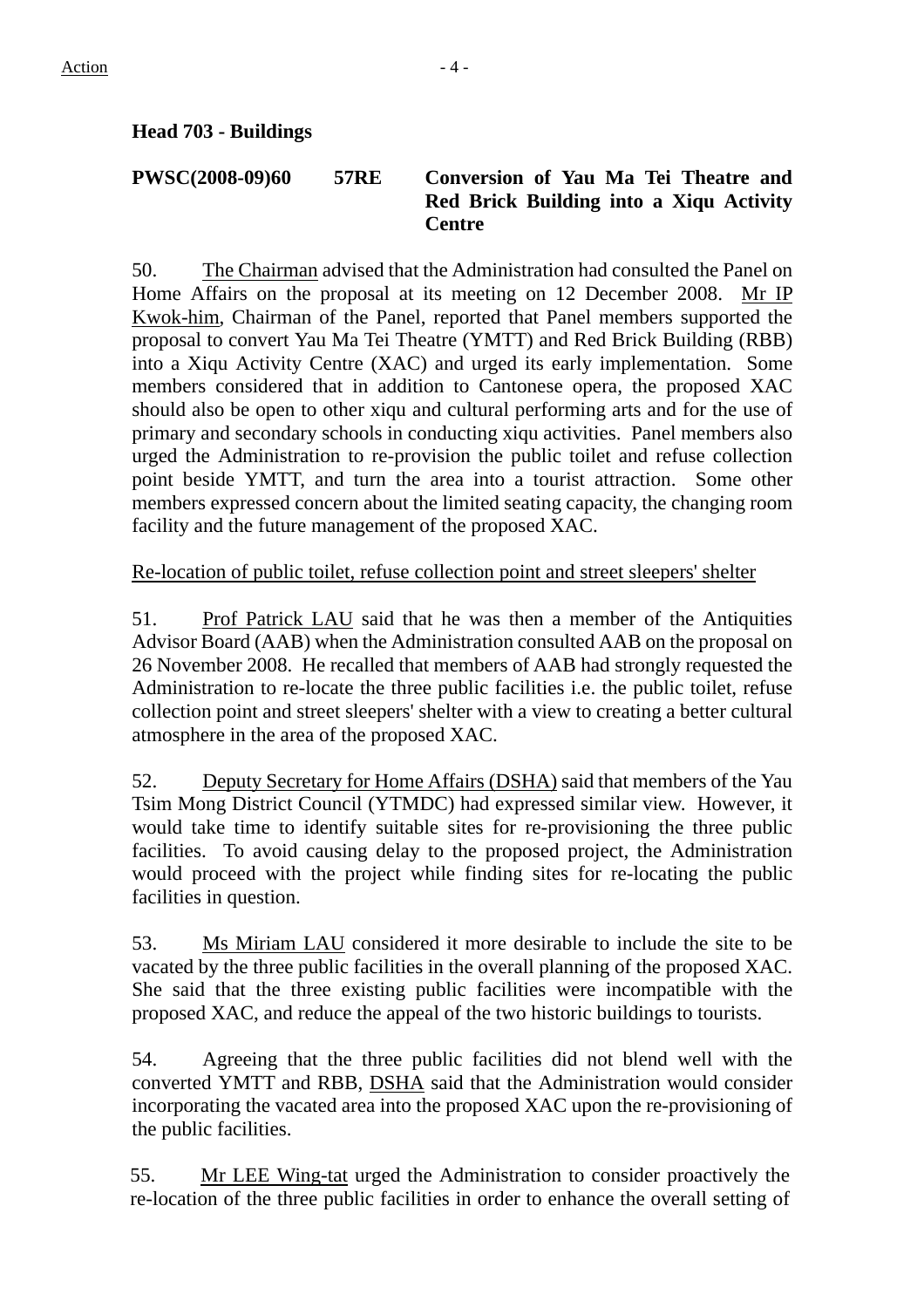Admin

the area. He requested the Administration to report to the Panel on Home Affairs on a quarterly basis the progress of the re-provisioning arrangements. The Administration agreed.

56. Mr KAM Nai-wai requested the Administration to undertake in writing that it would include the vacated site in the Stage II development of the proposed XAC, and provide the timetable for Stage II development.

57. Miss Tanya CHAN also urged the early re-location of the three public facilities to facilitate the conversion of YMTT which had ceased operation since 1998. Ms Starry LEE asked which department would be responsible for undertaking the re-provisioning arrangements.

58. DSHA responded that it was the Administration's intention to use the vacated site for the Stage II development of the proposed XAC. The Yau Tsim Mong District Office (YTMDO) of the Home Affairs Department was coordinating the efforts of relevant departments proactively to pursue the re-location proposal. However, there was no concrete timetable at the moment as suitable sites for the re-provisioning were still being identified. Planning of the vacated site would start after the re-location was completed, and would take into account compatibility with the adjacent buildings such as YMTT and RBB.

59. Mr KAM Nai-wai considered that the planning of Stage II development should be undertaken right away to lend support to the re-provisioning arrangements.

60. Mr Albert CHAN considered the proposed XAC worth pursuing but the presence of the three public facilities would spoil the cultural characteristics of the proposed XAC. He expressed concern about the co-ordination among different bureaux/departments for the reprovisioning of these public facilities.

61. DSHA advised that the Home Affairs Bureau, Home Affairs Department and YMTDO supported re-locating the three public facilities. He assured members that the Administration would spare no effort in co-ordinating efforts of different departments in identifying suitable sites for re-provisioning the facilities, although some proposed sites had met with local objection.

Admin 62. Mr Albert CHAN requested the Administration to provide a written response on the way forward for the three public facilities, together with a work schedule for members' consideration, before the relevant meeting of FC.

> (*post-meeting note*: The information provided by the Administration was circulated on 10 February 2009 vide LC Paper No. PWSC45/08-09.)

63. Mr IP Kwok-him said that the Panel on Home Affairs would follow up on the re-provisioning arrangements.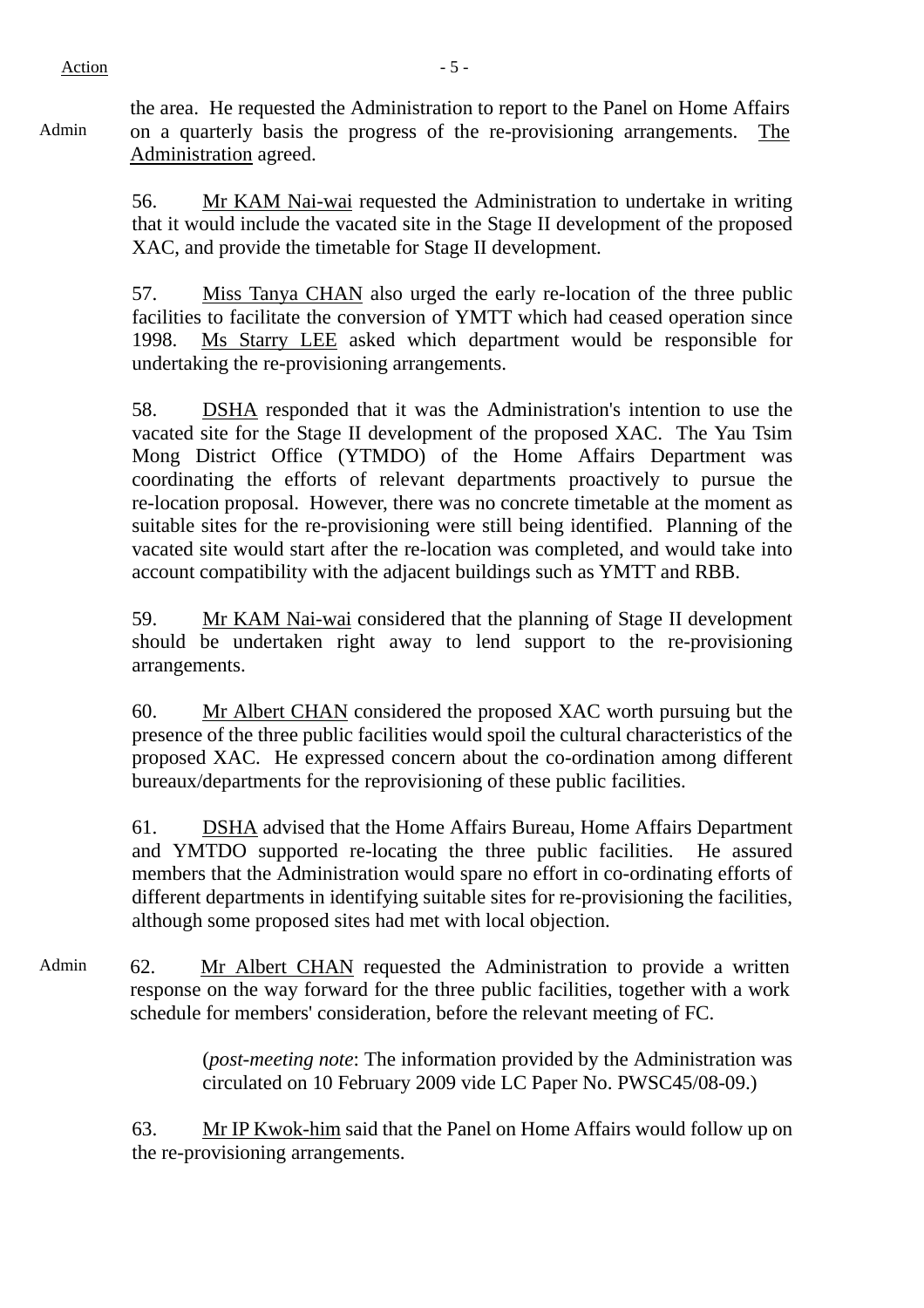Admin

64. The Chairman said that he was disappointed that the lack of coordination among various bureaux/departments had resulted in the delay of projects, including the one under discussion. He requested the Administration to take note of members' concerns and make necessary improvements in future projects.

# Seating capacity of the converted Yau Ma Tei Theatre

65. Ms Miriam LAU considered that there was insufficient seating capacity (only 300 seats) in the converted YMTT and this would not bring about any notable effect in the promotion of Cantonese opera. She suggested extending the proposed Centre to the site currently occupied by the three public facilities and also re-locating some of the existing facilities in the backstage and foyer to the extended area, in order to provide for a larger audience.

66. DSHA advised that YMTT was a Grade II historic building and its building structure could not be altered. The proposed design with some 300 seats was already the maximum that could be achieved under the current building constraints.

67. Referring to Enclosure 4 to PWSC(2008-09)60, the Director of Architectural Services (D Arch S) said that the requirements for the stage and the orchestral pit had posed constraints on the number of seats in the auditorium. In addition, there was a basement holding the fire services facilities. It would be very difficult to provide space for more seats by relocating some of the proposed rooms and facilities in YMTT to the adjacent site after completion of the construction works.

#### Traffic management and crowd control

68. Mr LEE Wing-tat expressed concern that the activities at the Yaumatei Wholesale Fruit Market (YWFM) which usually started in dusk would have adverse impact on the traffic and pedestrian flow near the proposed XAC. Miss Tanya CHAN pointed out that the operation of YWFM in the afternoons was already very active. She was worried that this might pose safety risk to the patrons of the proposed XAC and the tourists.

69. Ms Cyd HO expressed similar concerns. She said that the lack of waiting area at the entrance of YMTT would be very inconvenient to the audience, in particular elderly fans of Cantonese opera. She considered that the Administration should work together with the operators of YWFM to improve the street management measures to ensure the safety of pedestrians and patrons to XAC.

70. DSHA advised that the operators at YWFM had been consulted on the proposed XAC and they were supportive of the project. The Administration would continue to discuss with the operators and the enforcement agencies the traffic management in the area. Mr LEE Wing-tat requested the Administration to provide, before the relevant FC meeting, information on the street management measures to be taken at the proposed XAC, in particular after the end of each show.

Admin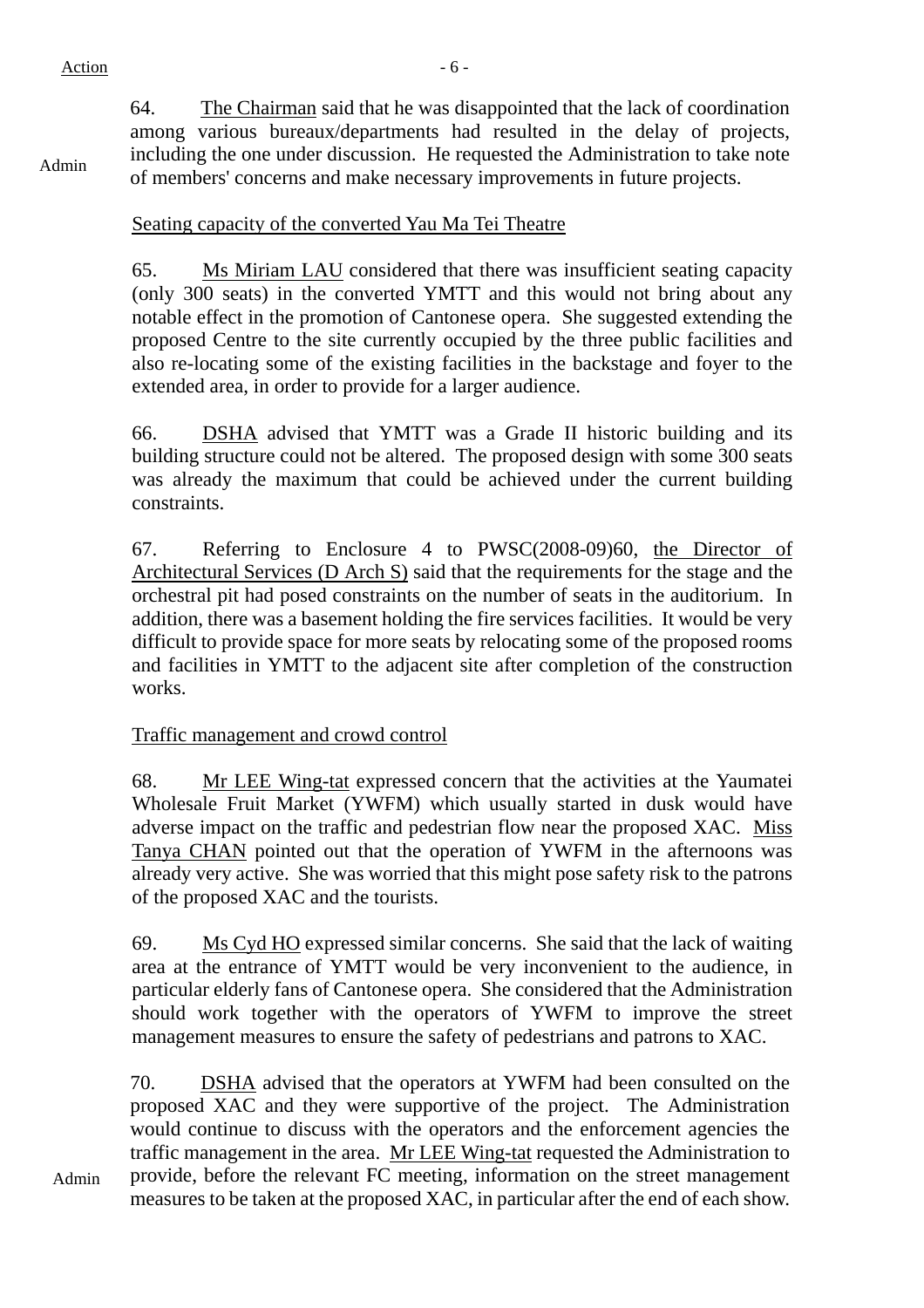(*post-meeting note*: The information provided by the Administration was circulated on 10 February 2009 vide LC Paper No. PWSC45/08-09.)

71. The Deputy Director (Culture), LCSD (DD(C), LCSD) advised that unlike concerts or other performances, admission arrangements for Cantonese opera shows were more flexible in that audience could enter the auditorium early and any time even after the shows started and they did not have to wait outside for long. After the shows, the audience could leave the auditorium via the entrance lobby or the exits on the two sides of the auditorium.

72. Ms Cyd HO remained concerned that the small area of the entrance lobby would not be adequate to house all the audience before they entered the auditorium.

73. DD(C), LCSD advised that audience of Cantonese opera shows would usually enter the performance venue at different times and they needed not gather at the entrance. Due to the inherent limitation of the historic building, the entrance lobby would not be able to accommodate all 300 viewers. He further advised that the Administration had made reference to overseas practice and the present design of the proposed XAC was the best that could be achieved under the current building constraints. At the request of Ms Cyd HO, the Administration agreed to provide, before the relevant FC meeting, information on the street management measures and the maximum number of persons that could be accommodated at the entrance lobby of the proposed XAC.

74. Miss Tanya CHAN asked about the impact of backstage logistics and operation on the traffic at Shek Lung Street and Reclamation Street. DD(C), LCSD advised that the loading area of the Reclamation Street led directly to the backstage of YTTM and would provide much convenience for the transportation of relevant props and costume.

# Other issues

75. In reply to Mr KAM Nai-wai, DSHA said that repair and maintenance of the two historic buildings would be undertaken by the Architectural Services Department.

76. Ms Cyd HO enquired about the nature and financial implication of the employment of a Theatre consultant. D Arch S responded that a Theatre consultant was engaged at a cost of about \$0.3 million to carry out the consultancy services for the stage lighting, stage engineering, stage sound system and audio-visual installation, etc. The theatre consultancy would be conducted throughout the design development, construction and maintenance period. At the request of Ms Cyd HO, the Administration agreed to provide, before the relevant FC meeting, information on the qualifications of the Theatre consultant engaged for the proposed project.

Admin

Admin